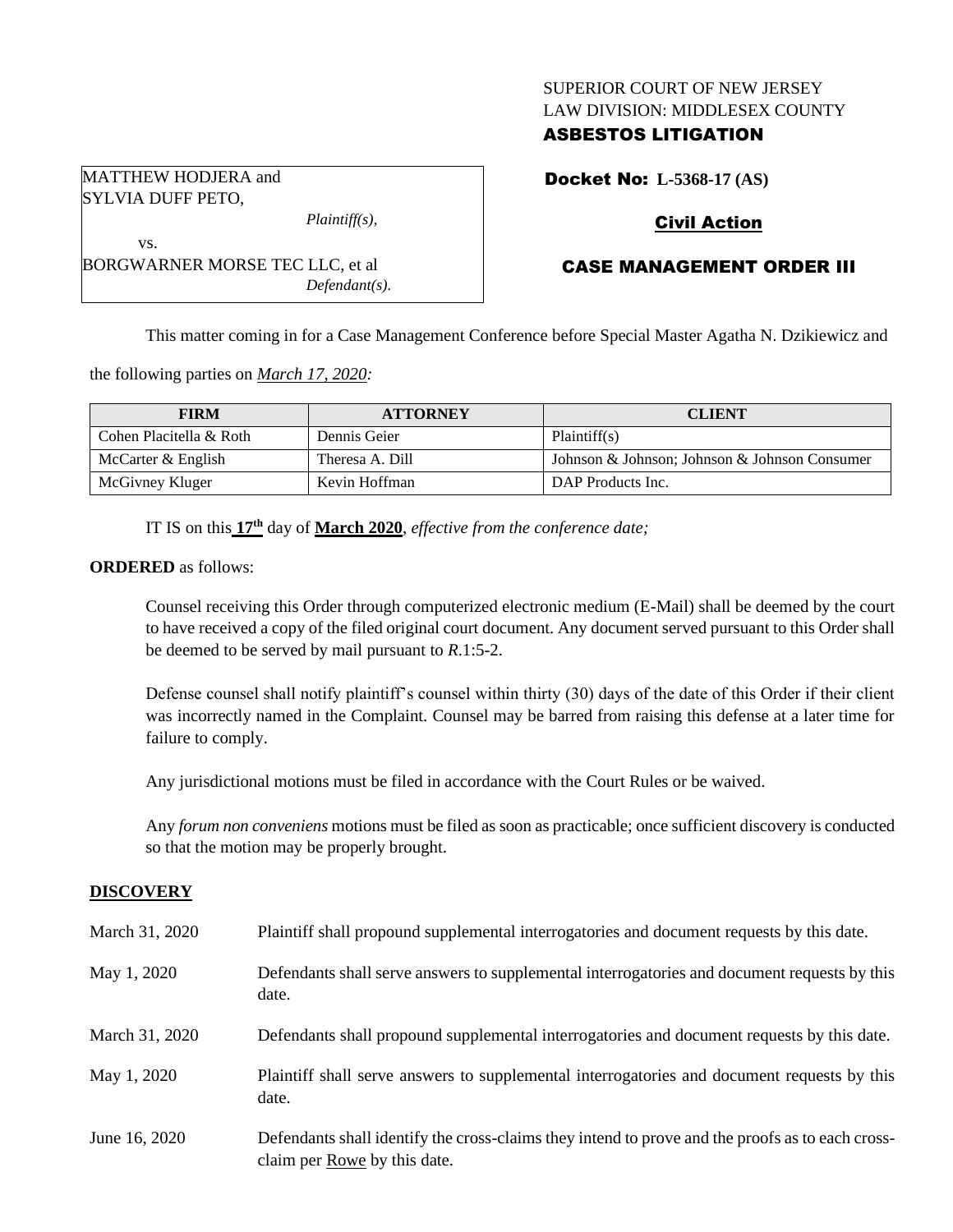- June 30, 2020 Fact discovery, including depositions, shall be completed by this date. Plaintiff's counsel shall contact the Special Master within one week of this deadline if all fact discovery is not completed.
- June 30, 2020 Depositions of corporate representatives shall be completed by this date.

#### **EARLY SETTLEMENT**

September 4, 2020 Settlement demands shall be served on all counsel and the Special Master by this date.

#### **MEDICAL EXPERT REPORT**

| April 3, 2020      | Plaintiff shall serve executed medical authorizations by this date.                                                                                                                                                                                      |
|--------------------|----------------------------------------------------------------------------------------------------------------------------------------------------------------------------------------------------------------------------------------------------------|
| July 31, 2020      | Plaintiff shall serve medical expert reports by this date.                                                                                                                                                                                               |
| July 31, 2020      | Upon request by defense counsel, plaintiff is to arrange for the transfer of pathology specimens<br>and x-rays, if any, by this date.                                                                                                                    |
| September 11, 2020 | Defendants shall identify its medical experts and serve medical reports, if any, by this date. In<br>addition, defendants shall notify plaintiff's counsel (as well as all counsel of record) of a<br>joinder in an expert medical defense by this date. |

#### **LIABILITY EXPERT REPORTS**

| July 31, 2020 | Plaintiff shall identify its liability experts and serve liability expert reports by this date or |
|---------------|---------------------------------------------------------------------------------------------------|
|               | waive any opportunity to rely on liability expert testimony.                                      |

September 11, 2020 Defendants shall identify its liability experts and serve liability expert reports, if any, by this date or waive any opportunity to rely on liability expert testimony.

#### **SUMMARY JUDGMENT MOTION PRACTICE**

- September 4, 2020 Plaintiff's counsel shall advise, in writing, of intent not to oppose motions by this date.
- September 18, 2020 Summary judgment motions shall be filed no later than this date.
- October 16, 2020 Last return date for summary judgment motions.

#### **ECONOMIST EXPERT REPORTS**

- July 31, 2020 Plaintiff shall identify its expert economists and serve expert economist report(s), if any, by this date or waive any opportunity to rely on economic expert testimony.
- September 11, 2020 Defendants shall identify its expert economists and serve expert economist report(s), if any, by this date or waive any opportunity to rely on economic expert testimony.

#### **EXPERT DEPOSITIONS**

November 13, 2020 Expert depositions shall be completed by this date. To the extent that plaintiff and defendant generic experts have been deposed before, the parties seeking that deposition in this case must file an application before the Special Master and demonstrate the necessity for that deposition.

 $\_$  , and the set of the set of the set of the set of the set of the set of the set of the set of the set of the set of the set of the set of the set of the set of the set of the set of the set of the set of the set of th